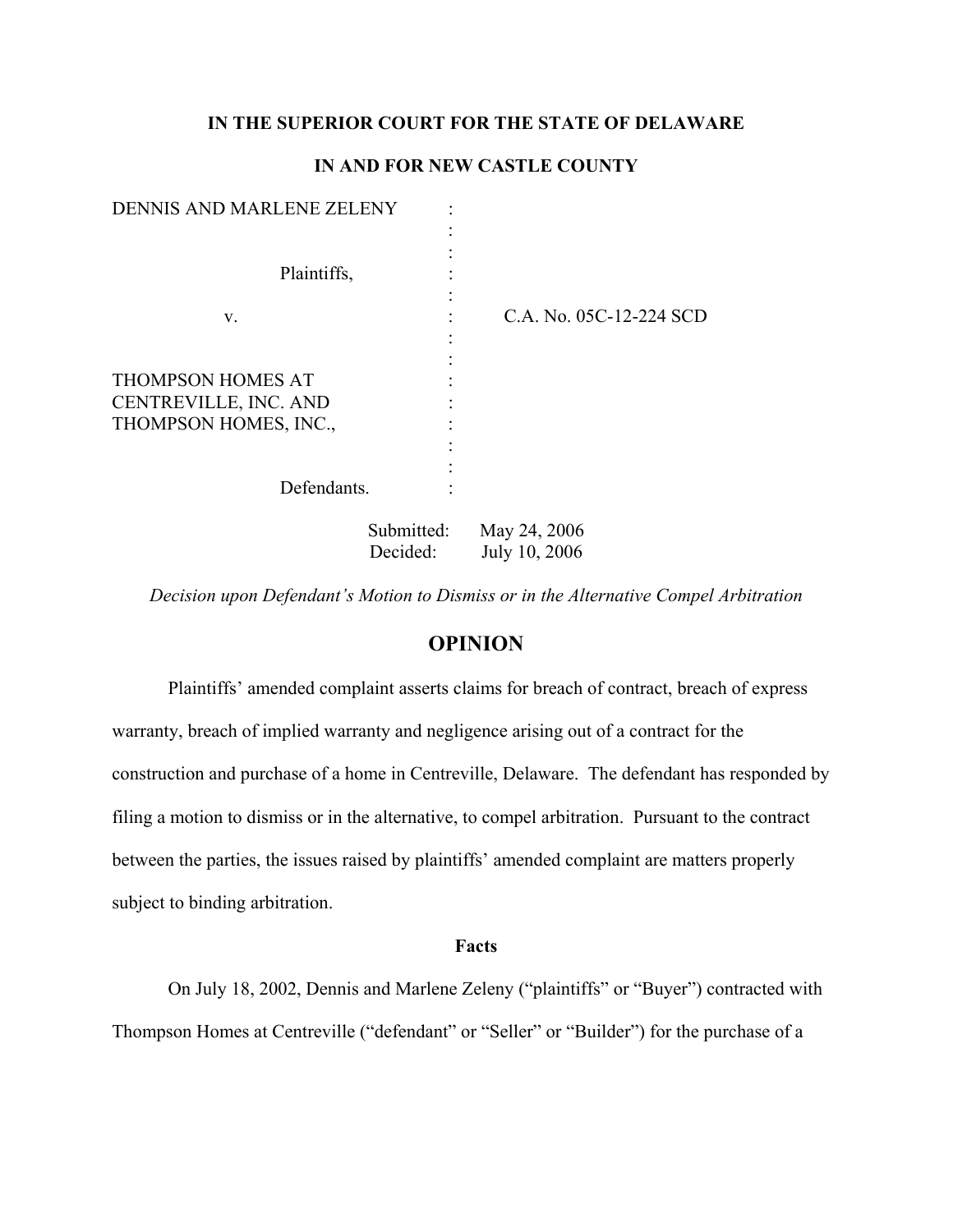newly constructed home in Centreville, Delaware. The contract contained a clause requiring binding arbitration for any and all claims arising under it.

Shortly after the December 2002, closing the plaintiffs observed leaks and other defects in the home. The leaks continued throughout the spring and summer of 2003. By November 2003, plaintiffs had experienced nearly twenty separate leaks. Plaintiffs reported the problems to defendant and defendant attempted to repair the defects as necessary. Plaintiffs claim that not all repairs were effective and more damage was caused by the attempted repairs. Plaintiffs allege that there has been extensive damage to the home caused by the continued water leaks.

In December 2005, plaintiffs filed suit in Superior Court. Plaintiffs have filed an amended complaint asserting claims for breach of contract, breach of express warranty, breach of implied warranty and negligence. The complaint alleges in great detail the defects existing in the home. Plaintiffs seek direct, special and consequential damages.

Defendant has moved for dismissal of the amended complaint or alternatively for compulsion of arbitration. Defendant contends that plaintiffs consented and agreed to the express and limited warranties contained in the Centreville Reserve Sales Agreement ("the Sales Agreement") and 2-10 Home Buyers Warranty ("2-10 HBW") which provided that binding arbitration would cover any and all disputes arising from the contract. Therefore, plaintiffs are limited to seeking relief through arbitration.

Plaintiffs submit that the claims asserted in the amended complaint are claims which are separate from those considered in the Sales Agreement. Plaintiffs assert that certain documents executed provided for separate warranties which did not contain an arbitration provision. By asserting their claims under such separate warranties, plaintiffs believe they are and entitled to relief in this Court.

2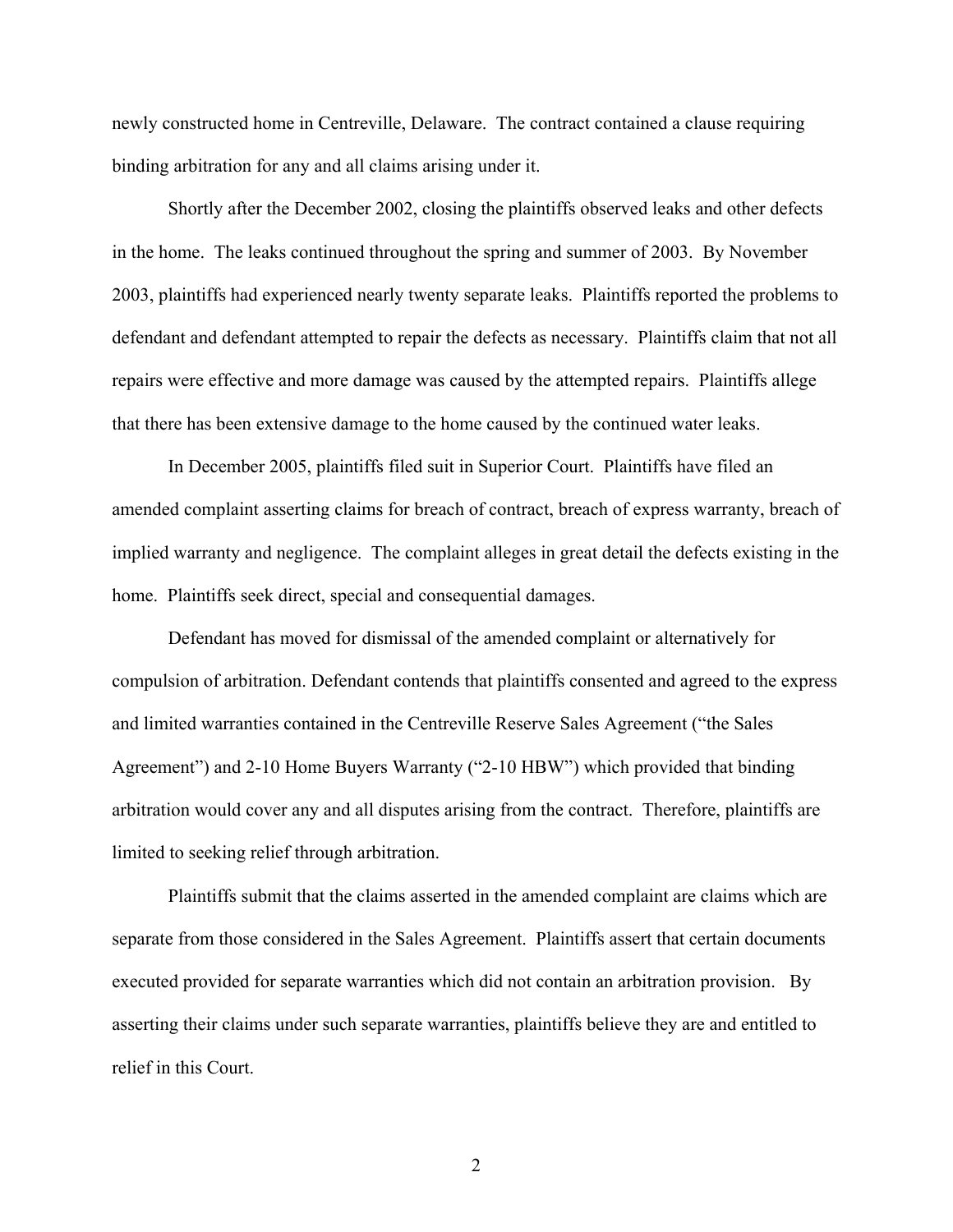### **The Law**

Public policy of Delaware favors the resolution of disputes through arbitration.<sup>[1](#page-2-0)</sup> Arbitration is "designed to discourage litigation, to permit parties to resolve their disputes in a specialized forum more likely to be conversant with the needs of the parties and the customs and usages of a special industry than a court of general legal or equitable jurisdiction, and to provide for the speedy resolution of disputes in order that work may be complete without undue delay."<sup>[2](#page-2-1)</sup>

The question of whether parties have contractually agreed to arbitrate is generally one to be decided by the court.<sup>3</sup> "The threshold question regarding the validity of an arbitration agreement is known as substantive arbitration."<sup>4</sup> "In determining arbitrability, the courts are confined to ascertaining whether the dispute is one that, on its face, falls within the arbitration clauseof the contract."<sup>5</sup> Any doubt as to arbitrability should be resolved in favor of arbitration.<sup>[6](#page-2-5)</sup> However, the court will not compel a party to arbitrate, unless there is a clear expression of such anintent.<sup>7</sup> An agreement to arbitrate is a contractual issue. Therefore a court must begin its analysis with the language of the contract.

### **The Contract**

 The contract at issue between the parties consists of four documents. The first, the Sales Agreement, was executed on July 18, 2002, between plaintiffs and defendant for the purchase of a newly constructed home in Centerville, Delaware for \$2,219,670.80. The two documents specifically incorporated by reference in the Sales Agreement are: the New Construction Addendum to the Agreement of Sale ("New Construction Addendum") executed on July 18,

<span id="page-2-1"></span>

<span id="page-2-0"></span><sup>&</sup>lt;sup>1</sup> *SBC Interactive, Inc. v. Corp. Media Partners, 714 A.2d 758, 761 (Del. 1998)*<br><sup>2</sup> *Tekmen & Co. v. Southern Builders, Inc., 2005 WL 1249035 (Del. Super.)(citing <i>Pettinaro Constr. Co.v. Harry C. Partridge, Jr. & Sons,* 

<span id="page-2-2"></span><sup>&</sup>lt;sup>3</sup> DMS Properties-First, Inc. v. P.W. Scott Associates, Inc., 748 A.2d 389 (Del. 2000).<br><sup>4</sup> James & Jackson LLC v. Willie Gary, LLC, 2006 WL 659300 (Del. Supr.)<br><sup>5</sup> SBC Interactive, Inc., 714 A.2d at 761.<br><sup>6</sup> Id.

<span id="page-2-6"></span><span id="page-2-3"></span>

<span id="page-2-4"></span>

<span id="page-2-5"></span>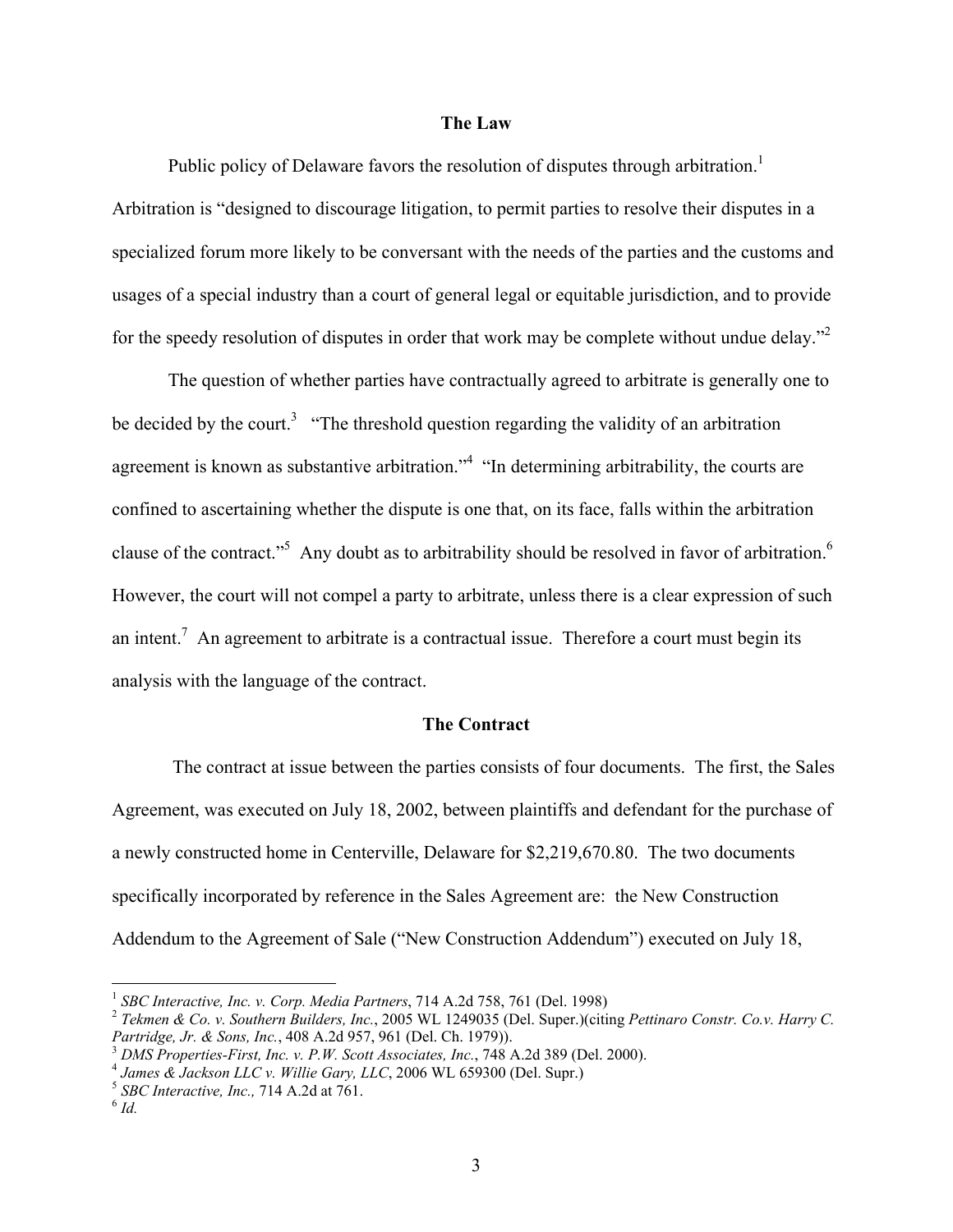2002; and the Addendum to the Sales Agreement executed on July 29, 2002. Finally, the 2-10 HBW was provided to plaintiffs at the December 30, 2002, closing.

### The Sales Agreement

Relevant provisions of the Sales Agreement provide plaintiffs with very specific and

limited warranties and require that all disputes arising under such warranties be submitted to

binding arbitration. Two particular paragraphs in the Sales Agreement are the focus of the

Court's attention.

Paragraph 3 of the Sales Agreement specifically incorporates by reference certain

documents:

The following documents are attached hereto and incorporated herein by reference and are part of the Sales Agreement:

**New Construction Addendum**  Specifications Proposed Site Plan Elevations Floor Plan Initial Maintenance Corporation Record Major Subdivision Plan – Centreville Reserve Declaration of Restrictions for Centreville Reserve **Sample Limited Warranty Administered by Residential Warranty** Corporation Escrow Law New Construction Seller's Disclosure Personalizing Options<sup>[8](#page-3-0)</sup> (emphasis supplied)

Paragraph 8 of the Sales Agreement states,

Buyer has been provided by Seller, a member of HOME BUYERS WARRANTY ("HBW"), a sample limited warranty document containing the terms and conditions of a Limited Warranty to be provided by Seller to Buyer(s) at closing, which Buyer(s) has read and understands ("Member's Warranty"). The Member's Warranty is intended to be administered by HBW and includes the provision that requires all disputes that arise under the Limited Warranty to be

<span id="page-3-0"></span>

<sup>&</sup>lt;sup>7</sup> *Id.* <sup>8</sup> *See* Def. Mot. to Dismiss, Ex. 1, Sales Agreement between Dennis and Marlene Zeleney and Thompson Homes at Centreville, July 18, 2002.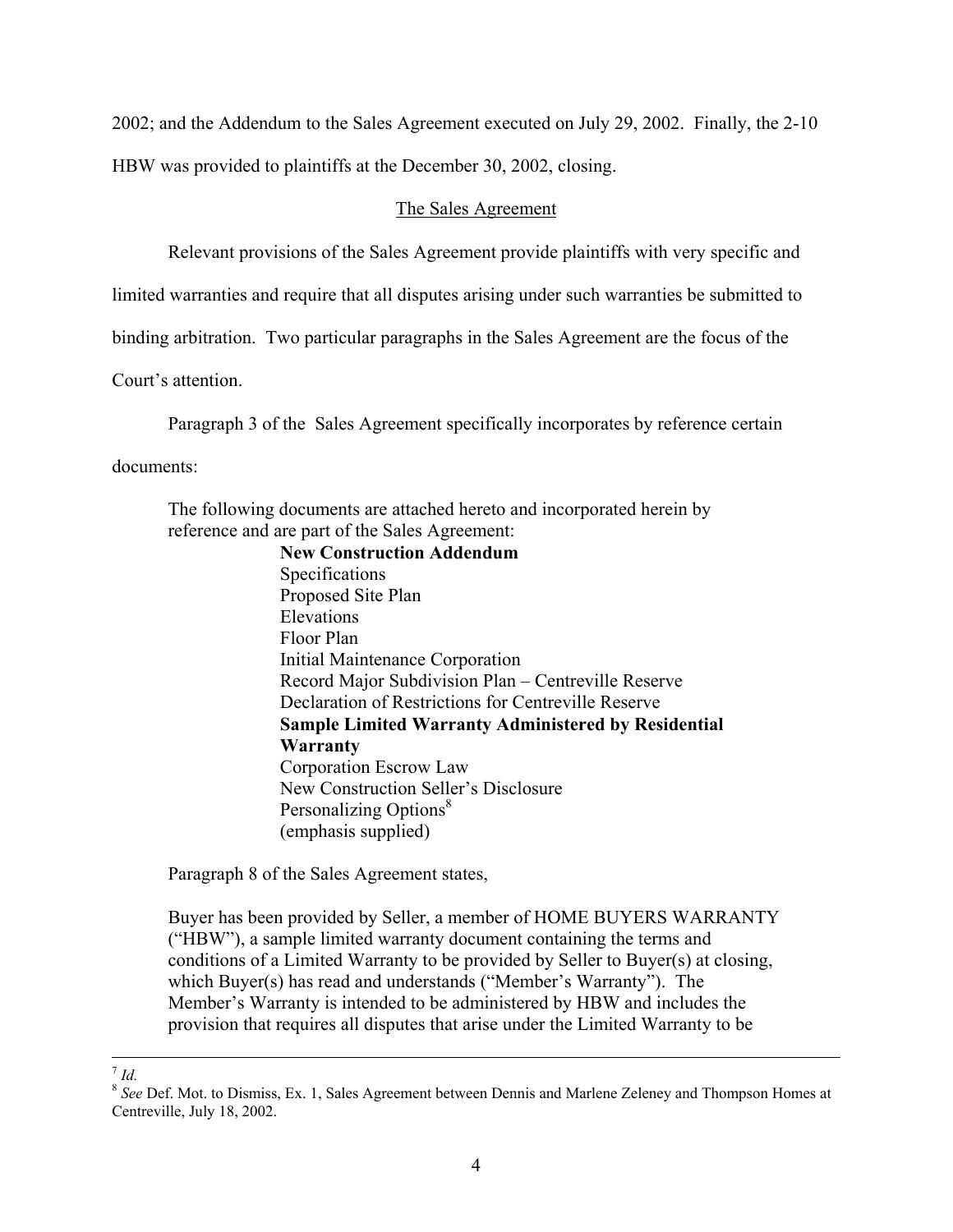submitted to binding arbitration… Buyer(s) understands and agrees that, if the above Limited Warranty is validated by HBW, it is provided by Seller in lieu of all other warranties, oral arguments or representations and SELLER MAKES NO WARRANTY, EXPRESS OR IMPLIED, AS TO THE QUALITY, FITNESS FOR A PARTICULAR PURPOSE, MERCHANTABILITY, HABITABILITY OR OTHERWISE, EXCEPT AS IS EXPRESSLY SET FORTH IN THE LIMITED WARRANTY PROGRAM. IN ANY EVENT, SELLER SHALL NOT BE LIABLE FOR ANY PERSONAL INJURY OR OTHER CONSEQUENTIAL OR SECONDARY DAMAGES AND/OR LOSSES WHICH MAY ARISE FROM OR OUT OF ANY AND ALL DEFECTS.<sup>9</sup>

# The New Construction Addendum

The New Construction Addendum to the Agreement of Sale, incorporated by reference

above, was also executed on July 18, 2002. The Addendum provides for certain warranties

pertaining to workmanship by the Builder,

Workmanship All work shall be done in a manner consistent with prevailing, accepted standards for residential construction, and in compliance with the building products manufactures' installation recommendations. In addition, all work shall be done in accordance with applicable New Castle County Building Code, Regulations and Laws. The Builder warrants to the Buyer that all building materials, equipment and appliance incorporated in the project will be new unless otherwise specified. The Builder does hereby warrant the work performed under the scope of the agreed upon drawings, specifications, and change orders to be free from all defective workmanship and/or materials, for one (1) year from the date of completion. All warranties by the Builder expire one (1) year after date of closing. Said Builder's Warranty is non-transferable....<sup>10</sup>

# The Addendum to Sales Agreement

On July 29, 2002, plaintiffs and defendant entered into an "Addendum to Sales

Agreement for Centreville Reserve" which, in part, modified the New Construction Addendum to provide that, "Seller agrees to… fix and repair cracks and nail pops appearing within the first year of occupancy of the Property by Buyer, as required by the 2-10 Warranty." The document specifically incorporates itself into the Sales Agreement with the following language, "the Sales

<span id="page-4-1"></span><span id="page-4-0"></span><sup>-&</sup>lt;br>9 Def. Mot. to Dismiss, Ex. 1, Sales Agreement between Dennis and Marlene Zeleney and Thompson Homes at Centreville, July 18, 2002.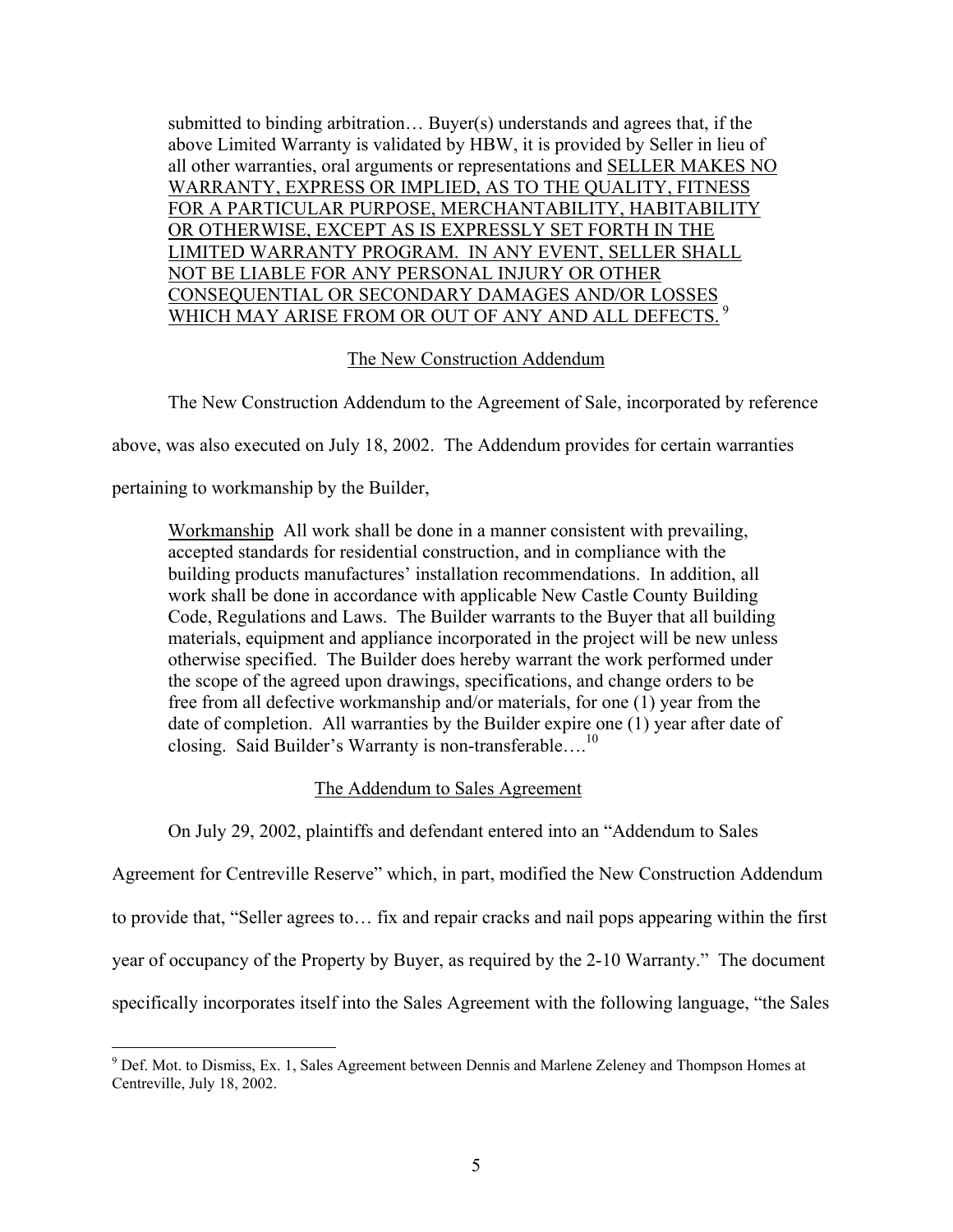Agreement consists of the documents outlined in paragraph 3 of the Sales Agreement as well as this Addendum."<sup>[11](#page-5-0)</sup>

### The 2-10 HBW

On December 30, 2002, settlement took place. Plaintiffs executed an Application for

Home Warranty. Consistent with paragraph 8 of the Sales Agreement, plaintiffs received the 2-

10 HBW. The 2-10 HBW makes clear that it is a contract between "you and your builder."

The 2-10 HBW provides plaintiffs with a one-year express limited warranty that the home would be free from defects in the materials and workmanship; a two-year express limited warranty that the home would be free from defects in the electrical, plumbing and mechanical systems; and a ten-year express limited warranty against structural defects. In consideration for this coverage, plaintiffs agreed to binding arbitration as an exclusive remedy for any and all disputes:

ARBITRATION Any and all claims, disputes and controversies by or between the Homeowner, the Builder, the Warranty Insurer and/or HBW, or any combination of the foregoing, arising from or related to this Warranty, to the subject Home, to any defect in or to the subject Home or the real property on which the subject Home is situated, or the sale of the subject Home by the Builder, including without limitations, any claim of breach of contract, negligent or intentional misrepresentation or nondisclosure in the inducement, execution or performance of any contract, including this arbitration agreement, and breach of any alleged duty of good faith and fair dealing, shall be submitted to arbitration by and pursuant to the rules of Construction Arbitration Services, Inc. (hereinafter "CAS") in effect at the time of the request for arbitration.<sup>[12](#page-5-1)</sup>

<sup>&</sup>lt;sup>10</sup> Def. Mot. to Dismiss, Ex. 1,  $\P$  3, p. 1, Sales Agreement between Dennis and Marlene Zeleney and Thompson Homes at Centreville, July 18, 2002.

<span id="page-5-0"></span> $<sup>11</sup>$  Pls. Opp'n. to Def. Mot. to Dismiss, Ex. A, Addendum to Sales Agreement for Centreville Reserve between</sup> Thompson Homes at Centreville and Dennis and Marlene Zeleny, July 29, 2002. 12 Def. Mot. to Dismiss, Ex. 3, 2-10 Home Buyers Warranty.

<span id="page-5-1"></span>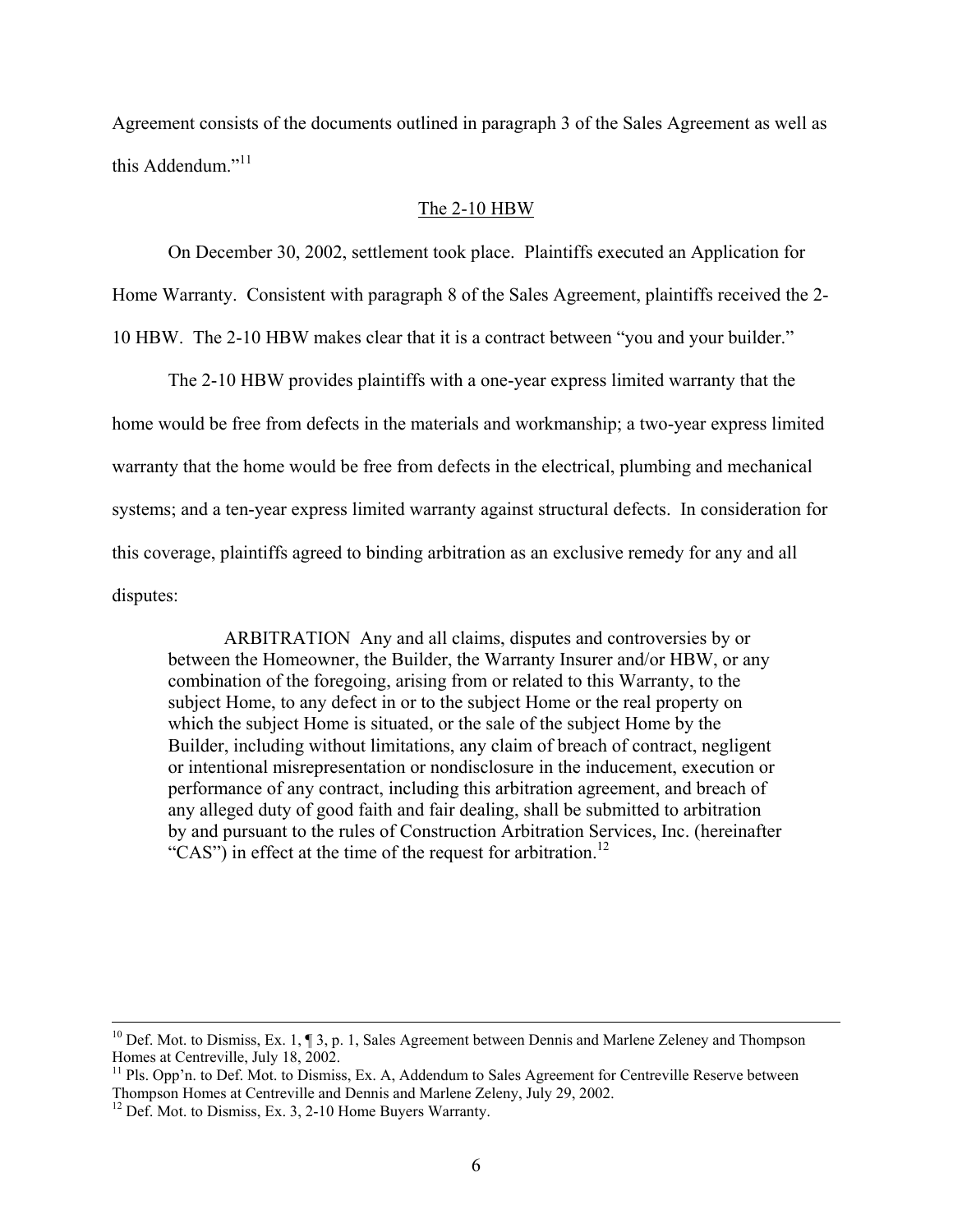### **Discussion**

The documents involved in this transaction are carefully integrated. Paragraph 8 of the Sales Agreement makes generic reference to a Home Buyers Warranty to be provided at settlement and alerts the buyer to the fact that the warranty requires that disputes be resolved through binding arbitration. The same paragraph also informs the buyer that the Home Buyers Warranty is a limited warranty, and that the seller makes no other warranties.

There are two issues presented here. First, what are the warranties made by the seller. Second, what is the method for enforcing the warranties.

The various documents constituting the contract contain warranties relating to the quality of the construction of the house. The claims made by plaintiffs are for various defects to the property which they have identified and which have not been adequately addressed by the defendant. Plaintiffs have stated a cause of action for breach of warranty.

The second issue is the one in dispute. How must plaintiffs pursue their claim? This lawsuit is appropriate only if there are claims presented which are broader or different from the claims covered by the arbitration provision integrated into this contractual relationship. That requires a look at the language in the contract.

<span id="page-6-0"></span>The language of the ARBITRATION provision in the 2-10 HBW is very broad; it encompasses any claims "arising from or related to this Warranty, to the subject Home, to any defect in or to the subject Home or the real property on which the subject Home is situated, or the sale of the subject Home by the Buyer" and further covers a whole range of negligent or intentional claims. [13](#page-6-0) The arbitration provision is designed to be all-encompassing, and it achieves its objective. None of the claims plaintiff has asserted here escape the reach of the arbitration provision.

7